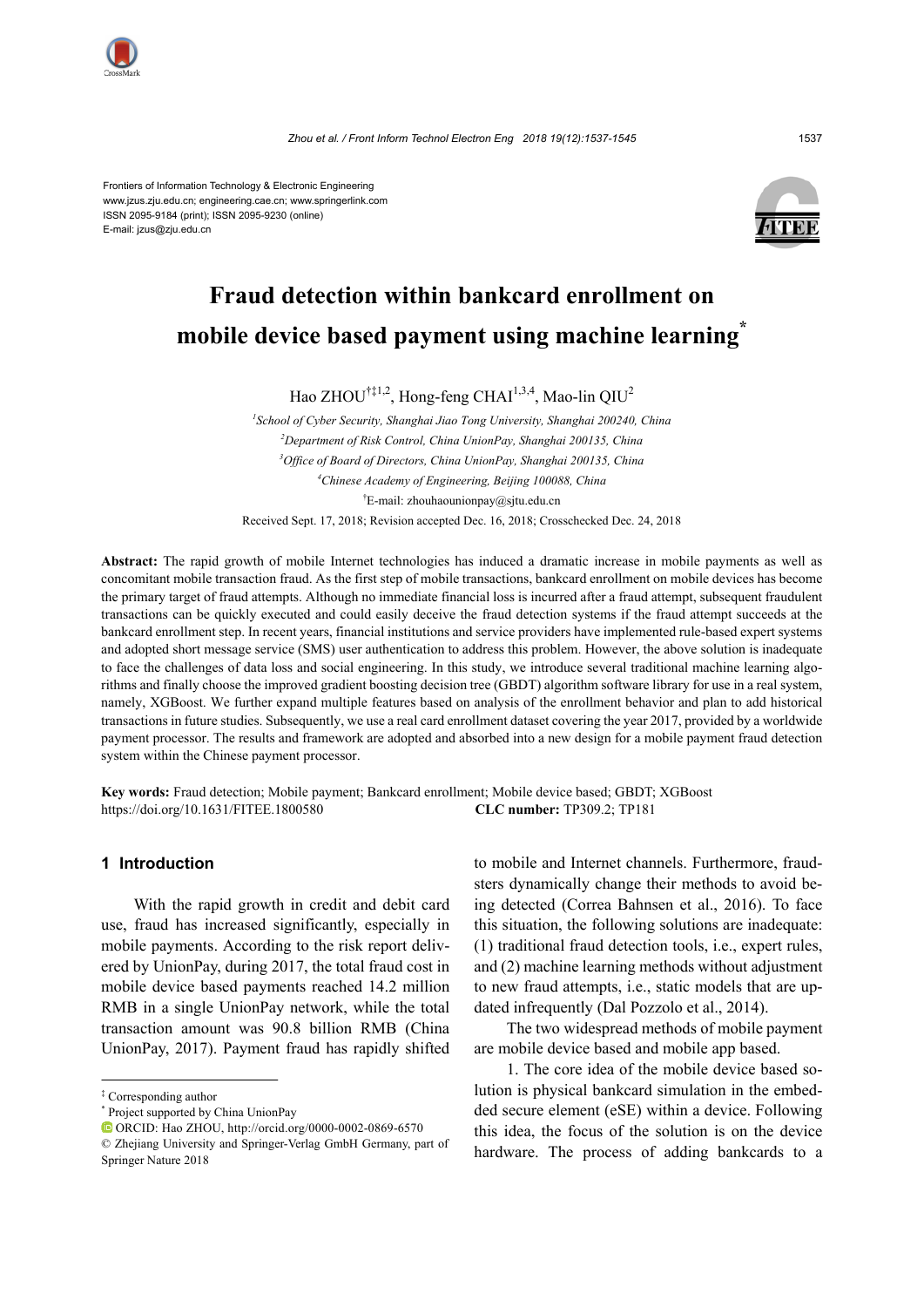mobile wallet through a mobile device is called "bankcard enrollment" (Fig. 1). Bankcard enrollment usually includes user authentication, device primary account number (DPAN) provisioning, and lifecycle management. Multi-factor user authentication is adopted to validate the operation of each bankcard enrollment process, including short message service (SMS) validation, personal identification number (PIN) verification, and real name matching. Furthermore, to adapt to the mobile scenario, information such as the mobile device name, subscriber identification module number, international mobile equipment identity number, media access control address, Internet protocol address, and location is collected and introduced into the detection system (Zhou and Chai, 2017). However, due to phishing and data loss, card data, SMSs, and even PIN codes could be stolen or leaked on a large scale. Thus, multi-factor user authentication is not enough for security. Currently, between steps 5 and 6 in Fig. 1, the Chinese payment processor, UnionPay, is running rule-based expert risk analysis in real time.

2. The mobile app based solution lacks an eSE within the mobile device. Thus, it is a logical rather than a physical bankcard simulation, similar to the quick response code and host card emulation modes. For security, the added bankcard's DPAN within the mobile app based solution is dynamic; in contrast, the DPAN in mobile device based payment is static.

Bankcard fraud detection is by definition a cost-sensitive problem, meaning that the cost of a false positive is different from the cost of a false negative. When incorrectly classifying a transaction as fraudulent, there is an administrative cost incurred by the financial institution. In contrast, failing to detect a fraud means the transaction amount is lost (Hand and Henley, 1997).

When training a bankcard fraud detection model, it is important to use features that enable good classification. Typical models use only raw transactional features, such as the amount, time, transaction type, location of the transaction, and merchant category. However, when detecting fraud during bankcard enrollment, these approaches do not take into account the cardholder's card enrollment data, such as device information, historical card enrollment records, and historical card transactions before the enrollment.

In this study, we introduce machine learning algorithms into a real dataset of mobile device based bankcard enrollment. We then compare three algorithms: random forest (RF), logistic regression (LR), and gradient boosting decision tree (GBDT). Finally, GBDT was determined as the best algorithm to be applied to our real fraud detection project. Additionally, as it supports distributed processing frameworks, we use XGBoost as our software library for implementation (Li XR et al., 2018; Wang et al., 2018; Wu et al., 2018). We attempt to combine different fraud detection tools and strategies in the enrollment stage and in the following transaction stage, which will help to combat fraud more effectively, while also realizing our aim, "to recognize suspicious enrollment in time and to be prepared for blocking fraudulent transactions later on." The dataset is provided by a worldwide payment processor headquartered in China, namely, China UnionPay. The dataset includes bankcard enrollment data in 2017, where five major mobile device based payment platforms exist, namely, Apple Pay, Samsung Pay, Huawei Pay, Xiaomi Pay, and Meizu Pay. Similarly, the approach introduced in the paper could be applied to mobile app based solutions.



**Fig. 1 Flowchart of bankcard enrollment for mobile device based payment**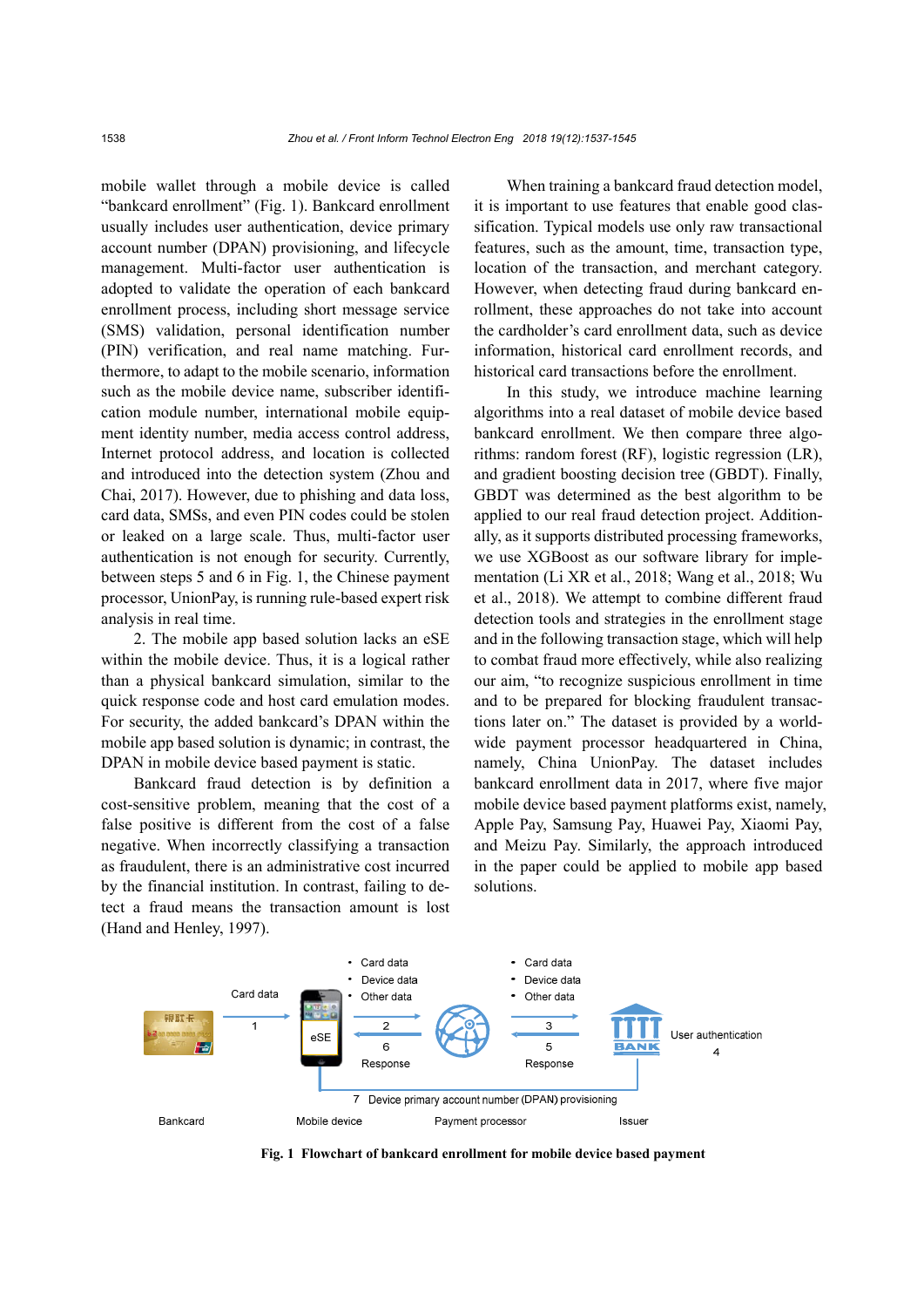## **2 Related works**

A bankcard fraud detection algorithm usually involves identifying transactions with a high possibility of being fraudulent based on historical fraud modes. The use of machine learning (Tian et al., 2017) in fraud detection has been an area of interest. Different detection tools based on machine learning have been used for this problem, particularly neural networks (Maes et al., 2002; Fu et al., 2016; Cheng et al., 2018), Bayesian learning (Maes et al., 2002), association rules (Sánchez et al., 2009), artificial immune systems, hybrid models (Krivko, 2010), RF (Correa Bahnsen et al., 2013; Dal Pozzolo et al., 2014), and support vector machines (Bhattacharyya et al., 2011).

Most of these studies compare their recommended algorithms with a benchmark algorithm and make the contrast with a standard binary classification measure (Hand and Henley, 1997; Jurgovsky et al., 2018), such as misclassification errors, receiver operating characteristics, Kolmogorov–Smirnov (KS) tests,  $F_1$  scores (Bolton et al., 2002; Hand et al., 2008), or area under curve (AUC) statistics. Most of these measures are extracted from the confusion matrix shown in Table 1, in which the prediction of the algorithm *C* is a function of the *k* features of transaction  $i, x_i = [x_i^1, x_i^2, ..., x_i^k]$ , and  $y_i$  is the real class of transaction *i*.

| Table 1 Classification confusion matrix |  |
|-----------------------------------------|--|
|                                         |  |

|                    | Actual positive | Actual negative |
|--------------------|-----------------|-----------------|
|                    | $\nu=1$         | $v=0$           |
| Predicted positive | True positive   | False positive  |
| $C=1$              | (TP)            | (FP)            |
| Predicted negative | False negative  | True negative   |
|                    | (FN)            | TN)             |

From Table 1, multiple metrics are extracted:

$$
Accuracy = \frac{TP + TN}{TP + TN + FP + FN},
$$
 (1)

$$
Recall = \frac{TP}{TP + FN},
$$
 (2)

$$
Precision = \frac{TP}{TP + FP},
$$
 (3)

$$
F_1 \text{ score} = 2 \frac{\text{Precision} \times \text{Recall}}{\text{Precision} + \text{Recall}}.
$$
 (4)

However, these measures may not be the most appropriate evaluation criteria for evaluating fraud detection methods, because it is assumed that the cost added by misclassification is similar to that added by correct classification. This premise is not reasonable in practice, as failing to identify a fraudulent transaction will lead to a totally different financial cost. Moreover, the accurate method assumes that the classification among transactions is constant and balanced, and the distributions of a fraud detection dataset are typically skewed, with a percentage ranging from 0.0005% to 0.05% for mobile device based payments.

To consider the different costs of fraud detection during the assessment of an algorithm, we can use the adjusted cost matrix. In Table 2, the cost matrix is presented, in which the costs for accurate classification, namely, true positives  $C_{TP_i}$  and true negatives  $C_{\text{TN}}$ , and the two types of misclassification errors, namely, false positives  $C_{\text{FP}_i}$  and false negatives  $C_{\text{FN}_i}$ , are presented. This is an extension of Table 1, but in this situation the costs are event dependent (in other words, specific to every transaction *i*).

| <b>Table 2 Cost matrix</b> |  |  |
|----------------------------|--|--|
|----------------------------|--|--|

|                             | Actual positive<br>$v_i = 1$ | Actual negative<br>$v=0$ |
|-----------------------------|------------------------------|--------------------------|
| Predicted positive<br>$C=1$ | $C_{\mathrm{TP}_i}$          | $C_{\text{FP}}$          |
| Predicted negative<br>$C=0$ | $C_{\text{FN}}$              | $C_{\text{TN}}$          |

In the situation of a false positive, the cost is the administrative cost  $C_{\text{FP}} = C_a$  related to analyzing the individual transaction and notifying the card holder. This cost is also assigned to a true positive  $C_{TP_i} = C_a$ because in this situation, the card holder will be contacted to confirm the transaction. However, in the situation of a false negative, where a fraud is missed, the cost is defined as the transaction amount itself. The costs are listed in Table 3.

Furthermore, this framework is flexible to include extra costs such as the expected cost caused by an irritated card holder due to a false positive, or the profit due to a satisfied card holder that feels safe by being called by the bank.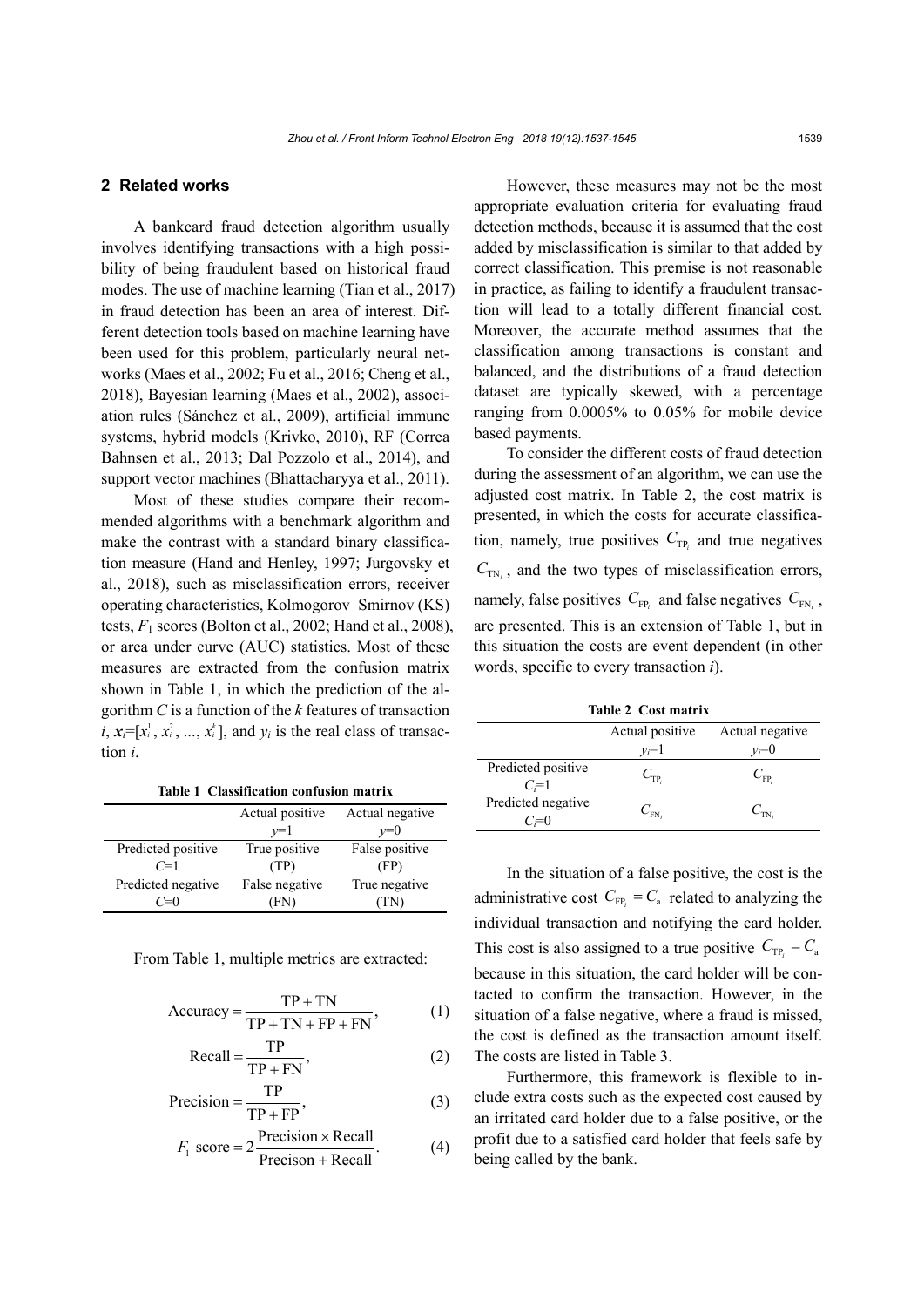| <b>Table 3 Bankcard cost matrix</b> |                                  |                                  |  |  |  |
|-------------------------------------|----------------------------------|----------------------------------|--|--|--|
|                                     | Actual positive                  | Actual negative                  |  |  |  |
|                                     | $v=1$                            |                                  |  |  |  |
| Predicted positive<br>$C=1$         | $C_{\text{TP}_i} = C_{\text{a}}$ | $C_{\text{FP}_i} = C_{\text{a}}$ |  |  |  |
| Predicted negative<br>$C=0$         | $C_{\text{FN}_i} = \text{Amt}_i$ | $C_{\text{TN}_i} = 0$            |  |  |  |

Let *S* be a group of *N* transactions under the class label  $y_i \in \{0, 1\}$ . A function *f* generates label  $C_i$  for each transaction *i.* We observe the results when using the algorithm and those when not using any algorithm or rules. The savings are then calculated as

savings
$$
(f(s)) = \frac{\sum_{i=1}^{N} (y_i C_i A m t_i - C_i C_a)}{\sum_{i=1}^{N} y_i A m t_i},
$$
 (5)

which is the sum of the amounts of the precisely predicted fraudulent transactions minus the cost caused while detecting them, divided by the sum of the amounts of the fraudulent transactions. Finally, it can be summarized as follows:

1. This event-dependent strategy focuses only on large amount transactions, and smaller amount frauds would not matter. Nevertheless, this framework is flexible to allow adjustment of the cost matrix to refer to the available amount of transactions as the cost of a false negative. Furthermore, small amount frauds but with frequent transactions would have a higher importance because a significant amount of money is available within the bankcard.

2. For bankcard enrollment, the amount is zero. However, for false negatives, the fraud would occur later. Thus, it is unreasonable to evaluate the enrollment fraud detection just by savings $(f(s))$ . We use recall and precision during the bankcard enrollment stage. We would then detect the following transaction stage using savings $(f(s))$ . Thus, for recording statistics of card enrollment fraud, true positives stand for the cardholder denying the enrollment, true negatives stand for no fraud occurring afterwards, false negatives stand for fraud occurring afterwards even if they are detected later, and false positives stand for card enrollments that are wrongly detected as positive.

## **3 Feature engineering for fraud detection based on machine learning**

When training a bankcard fraud detection algorithm during the enrollment, the initial group of features (raw features) are classified into the following categories: bankcard data, user data, and device data. The typical bankcard enrollment fraud detection raw features are summarized in Tables 4–6.

**Table 4 Summary of typical raw features of bankcard enrollment fraud detection: bankcard data** 

| Attribute name                  | Description                                                            |
|---------------------------------|------------------------------------------------------------------------|
| Transaction ID                  | Transaction identification number                                      |
| Time                            | Date and time of the enrollment                                        |
| Primary account<br>number (PAN) | Identification of the bankcard                                         |
| Bank                            | Issuer bank of the card                                                |
| Bankcard type                   | Debit, credit, or quasi-credit                                         |
| Type of product                 | Apple Pay, or other mobile device<br>based Payment, such as Huawei Pay |

**Table 5 Summary of typical raw bankcard enrollment fraud detection features: user data** 

| Attribute name  | Description                         |
|-----------------|-------------------------------------|
| Method of PAN   | Method of bankcard input, such as   |
| capture         | by camera, by manual input          |
| Registered      | The mobile number which is recorded |
| mobile number   | as a contact number by banks        |
| Cardholder name | Name of the cardholder, optional    |
| HASH of mer-    | HASH value of user ID in mobile     |
| chant user ID   | device manufacturer's account.      |
|                 | like Apple ID                       |

Bankcard data is almost identical between the bankcard enrollment stage and the transaction stage. Different types of payment tools may provide different device data. Thus, we classify the mobile device based payments into two categories: Apple Pay and non-Apple Pay.

User data is useful for judging whether bankcard enrollment is conducted by the cardholder. Some mobile device manufacturers transfer the hash value of the registered user ID in their account list to facilitate fraud detection. Furthermore, device data is helpful for recognizing a unique device and analyzing the mapping relationship between the device and bankcard.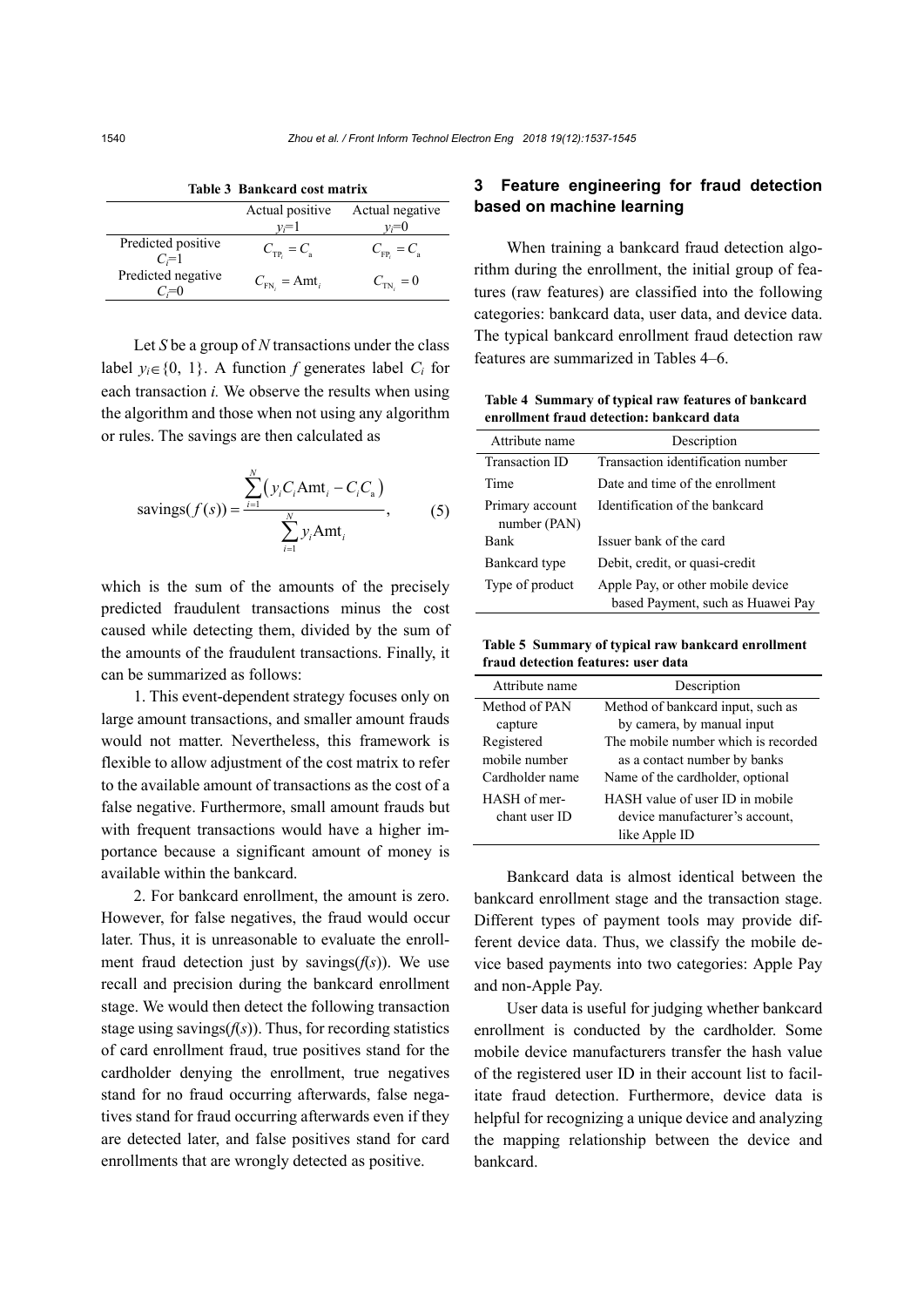**Table 6 Conclusion of typical raw features of bankcard enrollment fraud detection: device data** 

| Attribute name        | Description                                    |
|-----------------------|------------------------------------------------|
| IP address            | IP during bankcard enrollment                  |
| Number of SIMs        | For iPhone, just 1; for Android                |
|                       | based phone, 1 or 2                            |
| SIM card 1 number     | SIM card numbers during<br>bankcard enrollment |
| SIM card 2 number     | If two SIMs, the second SIM                    |
|                       | number during bankcard                         |
|                       | enrollment                                     |
| Type of mobile device | iPhone 7, Huawei P10, etc.                     |
| Language of device    | Language for use in a device                   |
| Name of device        | Name set up by a device user                   |
| <b>SEID</b>           | Security entity ID number which is             |
|                       | unique for each mobile device                  |
| Risk score by a       | The score of risk level provided               |
| mobile device         | from the perspective of the                    |
| manufacturer          | manufacturers                                  |
| Geolocation           | Latitude and longitude data of a               |
|                       | mobile device                                  |
| Other data            | Optional, such as screen resolu-               |
|                       | tion, OS type and version, and                 |
|                       | network mode                                   |

Thus, it is a two-category machine learning issue. According to Bayesian theory, for an input  $X=x$ , the value of output is  $y = \{C_1, C_2, ..., C_k\}.$ 

$$
P(y = C_k | X = x) = \frac{p(X = x | y = C_k) p(y = C_k)}{\sum_{l=1}^{K} p(X = x | y = C_l) p(y = C_l)}.
$$
\n(6)

For two-category machine learning,  $Y=$ {0, 1}. We have taken the LR algorithm (Correa Bahnsen et al., 2014) given in Eq. (7), the GBDT algorithm, and the RF algorithm as candidate algorithms.

$$
y = \text{sigmoid}(x) = \frac{1}{1 + e^{-x}}.
$$
 (7)

RF is a learning method for classification, regression, and other tasks. It operates by training a set of decision trees and outputting the class that is the mode of the classes or the mean prediction of the individual trees. Overall, the random decision forests method helps limit the decision trees' tendency to overfit to their training dataset.

GBDT is a machine learning method for classification and regression problems, contributing to a prediction model in a similar manner to an ensemble of weak prediction models, especially decision trees. It constructs the model with stages like those made by other boosting methods and sums them up by adopting the optimization of an arbitrary differentiable loss function.

The generic gradient boosting algorithm at the  $m<sup>th</sup>$  step would suit a decision tree  $h_m(x)$  to pseudo residuals. Let *Jm* be the number of its leaves. The tree divides the input space into  $J_m$  uncrossed regions  $R_{1m}$ ,  $R_{2m}$ , ...,  $R_{J_{m}}$  and predicts a constant value in every region. Using the indicator representation, the output of  $h_m(x)$  for input *x* would be written as

$$
h_m(x) = \sum_{j=1}^{J_m} b_{jm} R_{jm}(x),
$$
 (8)

where  $b_{jm}$  is the value calculated in region  $R_{jm}$ .

From an implementation perspective, XGBoost is a widely used open-source software library that provides a gradient boosting design framework suitable for C++, Java, Python, R, and Julia. XGBoost works in Linux, Windows, and macOS environments. From the program description, its purpose is to provide a scalable (Wang et al., 2016), portable, and distributed gradient boosting (GBM, GBRT, GBDT) library. Among the 30 challenge-winning solutions published on Kaggle's blog during the year 2015, 17 solutions use XGBoost (Chen and Guestrin, 2016). The results above demonstrate that the XGBoost system provides state-of-the-art performance on a wide range of problems. The extension of XGBoost is due to certain vital system- and algorithm-level optimizations. These innovations include a novel tree learning algorithm for handling sparse data and a theoretically reasonable weighted quantile sketch procedure for dealing with instance weights in similar tree learning. Parallel computing and distributed computing make tree learning faster, which leads to quicker model exploration. Furthermore, XGBoost uses out-of-core computation and enables data scientists to process hundreds of millions of examples on a desktop.

Our goal is to design a fraud scoring framework to reflect the probability of fraud of bankcard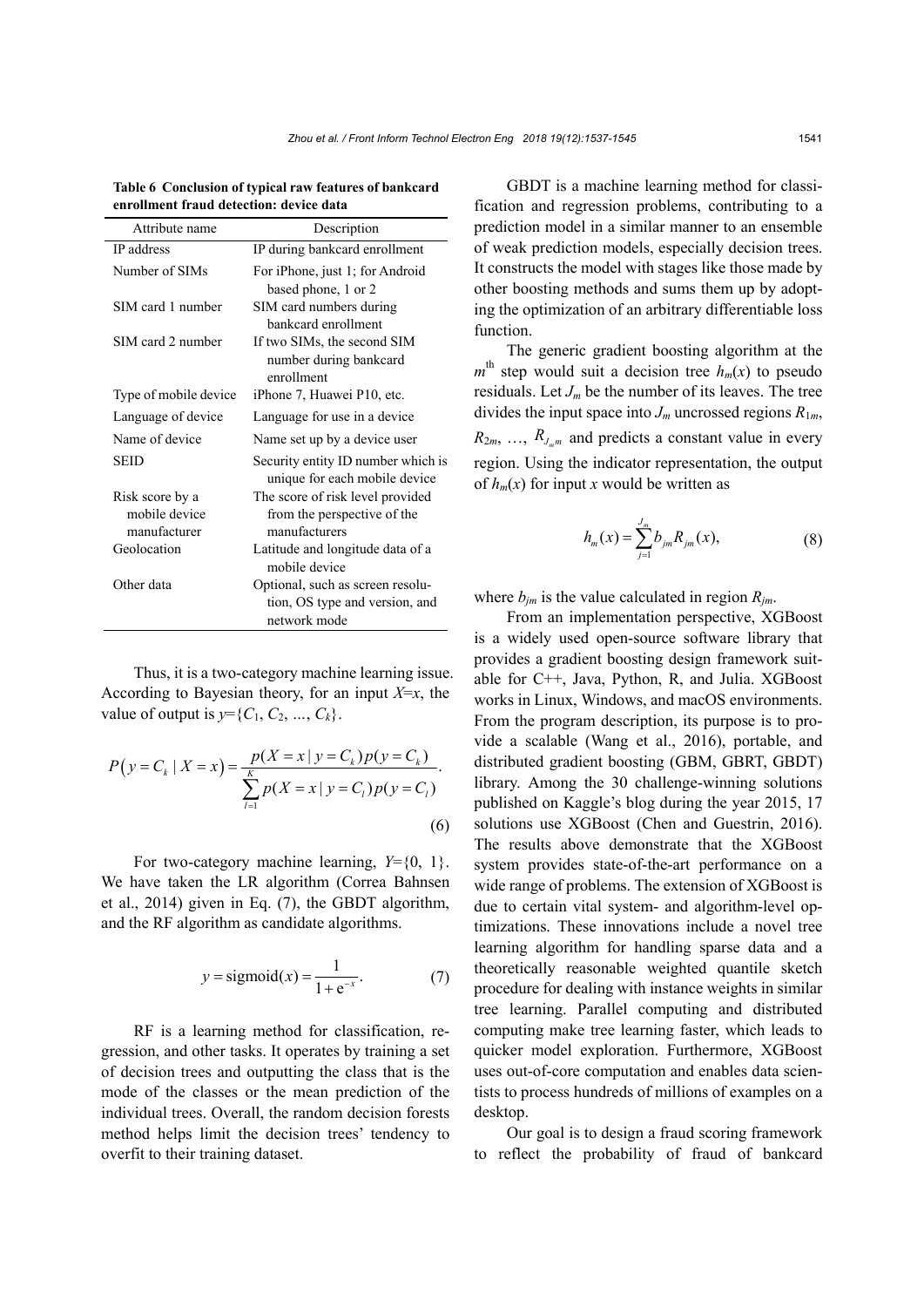enrollment with precision. We put three categories of data as the model's input:

1. the data of current bankcard enrollment;

2. historical records of the same bankcard's enrollment;

3. historical records of bankcard enrollment on the same mobile device.

#### **4 Experimental setup and results**

In this section, the dataset used in the experiments is described first. The partitioning of the dataset is then explained and presented. Finally, the algorithms used to effectively detect fraud are shown.

### **4.1 Database**

In this study we adopted a dataset provided by a worldwide payment processor. The dataset includes fraudulent and legitimate Chinese bankcard enrollment during the year 2017. The dataset contains 52 541 638 individual bankcard enrollment records, each with almost 20 attributes on average, including a fraud label. This label was created and confirmed internally in the payment processor and, if necessary, through issuers to reconfirm, and thus could be regarded as accurate. Within the dataset, only 5753 bankcard enrollment records were labeled as fraud; thus, the dataset has a fraud ratio of 0.0109%.

Moreover, the use of the methods for feature extraction is described, with approximately 614 features obtained. For the experiments, a smaller subset includes 0.1 million bankcard enrollment records and a fraud ratio of 5.7%. Within this dataset, the total financial losses are 14.2 million RMB. This dataset was selected because of its relatively high fraud ratio.

#### **4.2 Database partitioning**

From the dataset, four different sub-datasets are extracted as follows: training, validation 1, validation 2, and testing, containing 71.5%, 8%, 8.5%, and 12% of the bankcard enrollment records, respectively. Table 7 lists the different datasets.

#### **4.3 Algorithms**

In the experiments, we used three costinsensitive classification algorithms, namely, LR (Correa Bahnsen et al., 2016), RF, and GBDT. Additionally, we converted the probability into a score ranging from 1 to 999 by linear conversion.

| <b>Table 7 Summary of the datasets</b> |                                             |                                 |  |  |  |
|----------------------------------------|---------------------------------------------|---------------------------------|--|--|--|
| <b>Set</b>                             | Number of bankcard<br>enrollment activities | Percentage of<br>frauds $(\% )$ |  |  |  |
| Total                                  | 100 000                                     | 5.75                            |  |  |  |
| Training                               | 71 434                                      | 5.54                            |  |  |  |
| Validation 1                           | 8048                                        | 5.78                            |  |  |  |
| Validation 2                           | 8505                                        | 5.73                            |  |  |  |
| Testing                                | 12013                                       | 7.02                            |  |  |  |

#### 4.3.1 LR

Consider a model with two predictors, *x*1 and *x*2. There may be continuous variables (taking a real number as the value) or indicator functions for binary variables (taking value 0 or 1). The general form of the log-odds is

$$
l = \beta_0 + \beta_1 x_1 + \beta_2 x_2, \tag{9}
$$

where coefficients  $\beta_i$  (*i*=0, 1, 2) are the parameters of the model. Note that *l* is a linear combination of predictors  $x_1$  and  $x_2$ , including a constant term  $\beta_0$ . The corresponding number of odds is

$$
odds = b^l. \tag{10}
$$

*b* is usually set as e. Here we set *b*=10 for easy understanding of the odds.

We realize the LR in a Spark environment.

#### 4.3.2 RF

The main idea of the RF model is to establish multiple decision trees as weak classifiers and combine multiple weak classifiers to form strong classifiers. The RF algorithm is a method of averaging multiple deep decision trees, which are trained on different parts of a single training set mainly to reduce the variance. This comes at the cost of a small increase in bias and loss of interpretability; however, they generally enhance the performance of the final model. The RF algorithm applies the technique of bootstrap aggregating, or bagging, to the tree learners. Given a training set  $X=x_1, x_2, ..., x_n$  with responses  $Y=y_1, y_2, ..., y_n$ , bagging repeatedly (*B* times) selects a random sample of the training set with replacement and is suitable for trees which are applicable to these samples.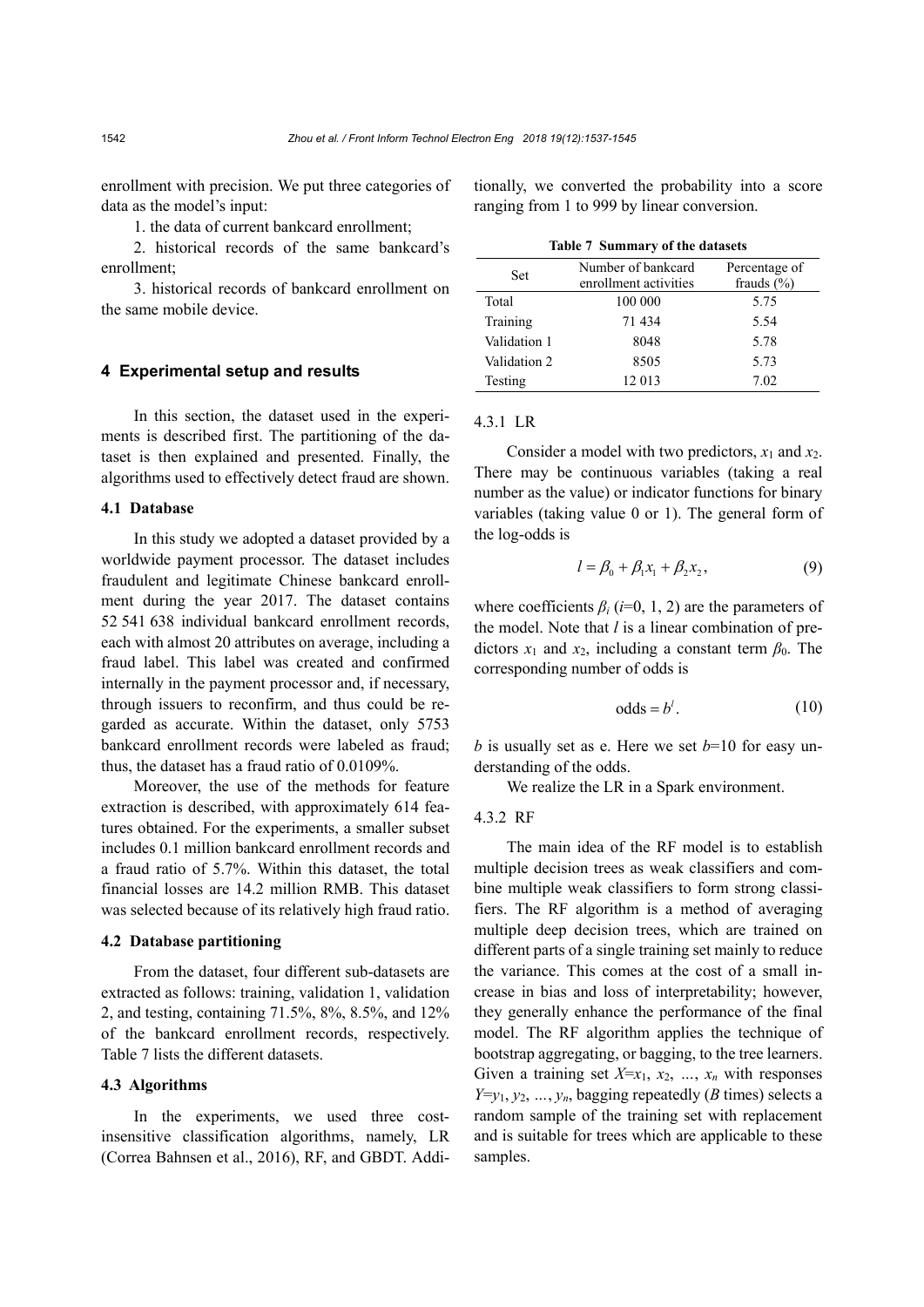For *b=*1, 2, ..., *B*:

1. Select, with replacement, *n* training samples from *X*, *Y*, and denote them as  $X_b$ ,  $Y_b$ ;

2. Construct a classification or regression tree  $f<sub>b</sub>$ on  $X_b$ ,  $Y_b$ .

After training, predictions for unknown samples *x*′ could be generated by averaging the predictions from the whole set of individual regression trees on *x*′:

$$
\hat{f} = \frac{1}{B} \sum_{b=1}^{B} f_b(x'),\tag{11}
$$

or by means of taking the majority vote in the situation of classification trees.

4.3.3 GBDT

As described in Section 3, we realize GBDT using the XGBoost library (Chen and Guestrin, 2016). For a dataset containing *n* examples and *m* features,  $D=\{(x_i, y_i)\}\$  ( $|D|=n$ ,  $x_i \in \mathbb{R}^m$ ,  $y_i \in \mathbb{R}$ ), a tree model (Fig. 2) uses *K* additive functions to foresee the result as output.

$$
\hat{y}_i = \phi(\mathbf{x}_i) = \sum_{k=1}^K f_k(\mathbf{x}_i), \quad f_k \in F,
$$
\n(12)

where  $F = \{f(x) = w_{q(x)}\}$  (*q*:  $\mathbb{R}^m \rightarrow T$ ,  $w \in \mathbb{R}^T$ ) is the space of regression trees (known as CART).

To learn the group of functions in the model, we minimize the regularized objective as follows:

$$
L(\phi) = \sum_{i} l(\hat{y}_i y_i) + \sum_{k} \Omega(f_k), \tag{13}
$$

where  $\Omega(f)=\gamma T+0.5\lambda \|\boldsymbol{w}\|^2$ , and *l* is a differentiable convex loss function which measures the difference between prediction value  $\hat{y}_i$  and target value  $y_i$ . *Ω* penalizes the complexity of the model (i.e., the regression tree functions).

#### **4.4 Results**

We compared the performances of current rulebased expert, LR-based, RF-based, and GBDT-based algorithms by the number of bankcard enrollment activities. Table 8 shows the precision and recall performance on Apple Pay and non-Apple Pay bankcard enrollment.

Currently, on Apple Pay, the real performance with the rule-based expert algorithm was fluctuating in precision each month in 2017, from a minimum of 1.26% in January to a maximum of 6.94% in

**Table 8 Comparison of the performance between Apple Pay and non-Apple Pay** 

| Recall<br>$\frac{0}{0}$ |                         |      |          | Precision $(\% )$ |          |       |            |       |
|-------------------------|-------------------------|------|----------|-------------------|----------|-------|------------|-------|
|                         | Rule based <sup>®</sup> |      | LR based |                   | RF based |       | GBDT based |       |
|                         | AР                      | nAP  | АP       | nAP               | АP       | nAP   | AР         | nAP   |
| 25                      | N/A                     | N/A  | 42.31    | 34.09             | 41.77    | 34.42 | 50.83      | 41.36 |
| 50                      | N/A                     | N/A  | 17.95    | 11.37             | 17.49    | 13.42 | 21.03      | 16.74 |
| 75                      | 2.72                    | 2.24 | 4.13     | 2.88              | 3.02     | 2.64  | 6.27       | 5.85  |

\* Average value. AP: Apple Pay; nAP: non-Apple Pay



**Fig. 2 Precision–recall curves in the dataset: (a) Apple Pay; (b) non-Apple pay**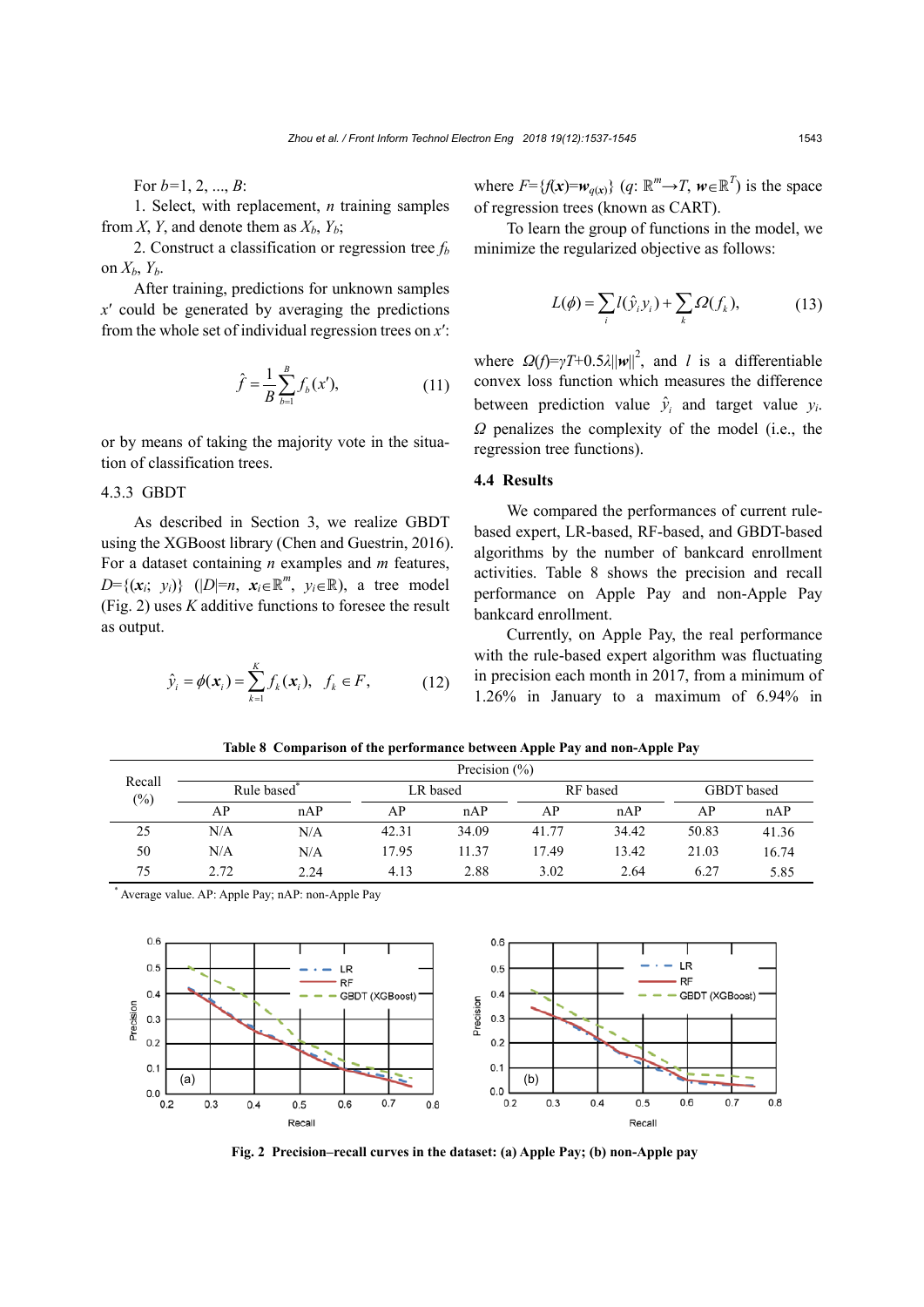September. The average precision of year 2017 is 2.72%, while the average recall is close to 75%, at 73.48%. For non-Apple Pay applications, the average precision with the rule-based expert algorithm is 2.24%, which is a minor decrease compared to Apple Pay, while recall remains close to 75%. Because the real system aims to cover almost 75% of fraud, we do not have more performance data.

The precision–recall curves are shown in Fig. 2. We can see that our final GBDT-based model implemented by XGBoost outperforms the other methods significantly, with an increase of approximately 22% in performance.

#### **5 Conclusions and discussion**

In this study, we have shown different means of implementing machine learning algorithms to perform fraud detection of bankcard enrollment. Machine learning performs better than expert rules, especially in differentiating high and low risk. However, LR, RF, and GBDT have different performances. GBDT, implemented by XGBoost, is the most efficient.

In future work, we will implement the GBDTbased model and score framework in a real system. Furthermore, we will attempt to add historical bankcard transactions before enrollment into the training for observation. Additionally, we will test the unsupervised machine learning (Li S et al., 2018) algorithm for training to recognize teams of fraudsters more accurately.

#### **Acknowledgements**

We want to thank Drs. Jun WU, Jin-tao ZHAO, and Jian-hua LI for their advice on machine learning based bankcard fraud scoring and its applications design.

#### **References**

Bhattacharyya S, Jha S, Tharakunnel K, et al., 2011. Data mining for credit card fraud: a comparative study. *Dec Support Syst*, 50(3):602-613.

https://doi.org/10.1016/j.dss.2010.08.008

Bolton RJ, Hand DJ, 2002. Statistical fraud detection: a review. *Stat Sci*, 17(3):235-255.

https://doi.org/10.1214/ss/1042727940

Chen TQ, Guestrin C, 2016. XGBoost: a scalable tree boosting system. Proc 22<sup>nd</sup> ACM SIGKDD Int Conf on Knowledge Discovery and Data Mining, p.785-794.

https://doi.org/10.1145/2939672.2939785

- Cheng J, Wang PS, Li G, et al., 2018. Recent advances in efficient computation of deep convolutional neural networks. *Front Inform Technol Electron Eng*, 19(1):64-77. https://doi.org/10.1631/FITEE.1700789
- China UnionPay, 2017. China Bank Card Annual Fraud Report 2017.
- Correa Bahnsen A, Stojanovic A, Aouada D, et al., 2013. Cost sensitive credit card fraud detection using Bayes minimum risk. Proc  $12<sup>th</sup>$  Int Conf on Machine Learning and Applications, p.333-338. https://doi.org/10.1109/ICMLA.2013.68
- Correa Bahnsen A, Aouada D, Ottersten B, 2014. Exampledependent cost-sensitive logistic regression for credit scoring. Proc  $13<sup>th</sup>$  Int Conf on Machine Learning and Applications, p.263-269. https://doi.org/10.1109/ICMLA.2014.48
- Correa Bahnsen A, Aouada D, Stojanovic A, et al., 2016. Feature engineering strategies for credit card fraud detection. *Expert Syst Appl*, 51:134-142. https://doi.org/10.1016/j.eswa.2015.12.030
- Dal Pozzolo A, Caelen O, Le Borgne YA, et al., 2014. Learned lessons in credit card fraud detection from a practitioner perspective. *Expert Syst Appl*, 41(10):4915-4928. https://doi.org/10.1016/j.eswa.2014.02.026
- Fu K, Cheng DW, Tu Y, et al., 2016. Credit card fraud detection using convolutional neural networks. Proc  $23<sup>rd</sup>$  Int Conf on Neural Information Processing, p.483-490. https://doi.org/10.1007/978-3-319-46675-0\_53
- Hand DJ, Henley WE, 1997. Statistical classification methods in consumer credit scoring: a review. *J R Stat Soc Ser A*, 160(3):523-541. https://doi.org/10.1111/j.1467-985X.1997.00078.x
- Hand DJ, Whitrow C, Adams NM, et al., 2008. Performance criteria for plastic card fraud detection tools. *J Oper Res Soc*, 59(7):956-962.

https://doi.org/10.1057/palgrave.jors.2602418

Jurgovsky J, Granitzer M, Ziegler K, et al., 2018. Sequence classification for credit-card fraud detection. *Expert Syst Appl*, 100:234-245.

https://doi.org/10.1016/j.eswa.2018.01.037

- Krivko M, 2010. A hybrid model for plastic card fraud detection systems. *Expert Syst Appl*, 37(8):6070-6076. https://doi.org/10.1016/j.eswa.2010.02.119
- Li S, Song SJ, Wu C, 2018. Layer-wise domain correction for unsupervised domain adaptation. *Front Inform Technol Electron Eng*, 19(1):91-103. https://doi.org/10.1631/FITEE.1700774
- Li XR, Yu W, Luwang TY, et al., 2018. Transaction fraud detection using GRU-centered sandwich-structured model. https://arxiv.org/abs/1711.01434
- Maes S, Tuyls K, Vanschoenwinkel B, et al., 2002. Credit card fraud detection using Bayesian and neural networks. Proc 1<sup>st</sup> Int NAISO Congress on Neuro Fuzzy Technologies, p.261-270.